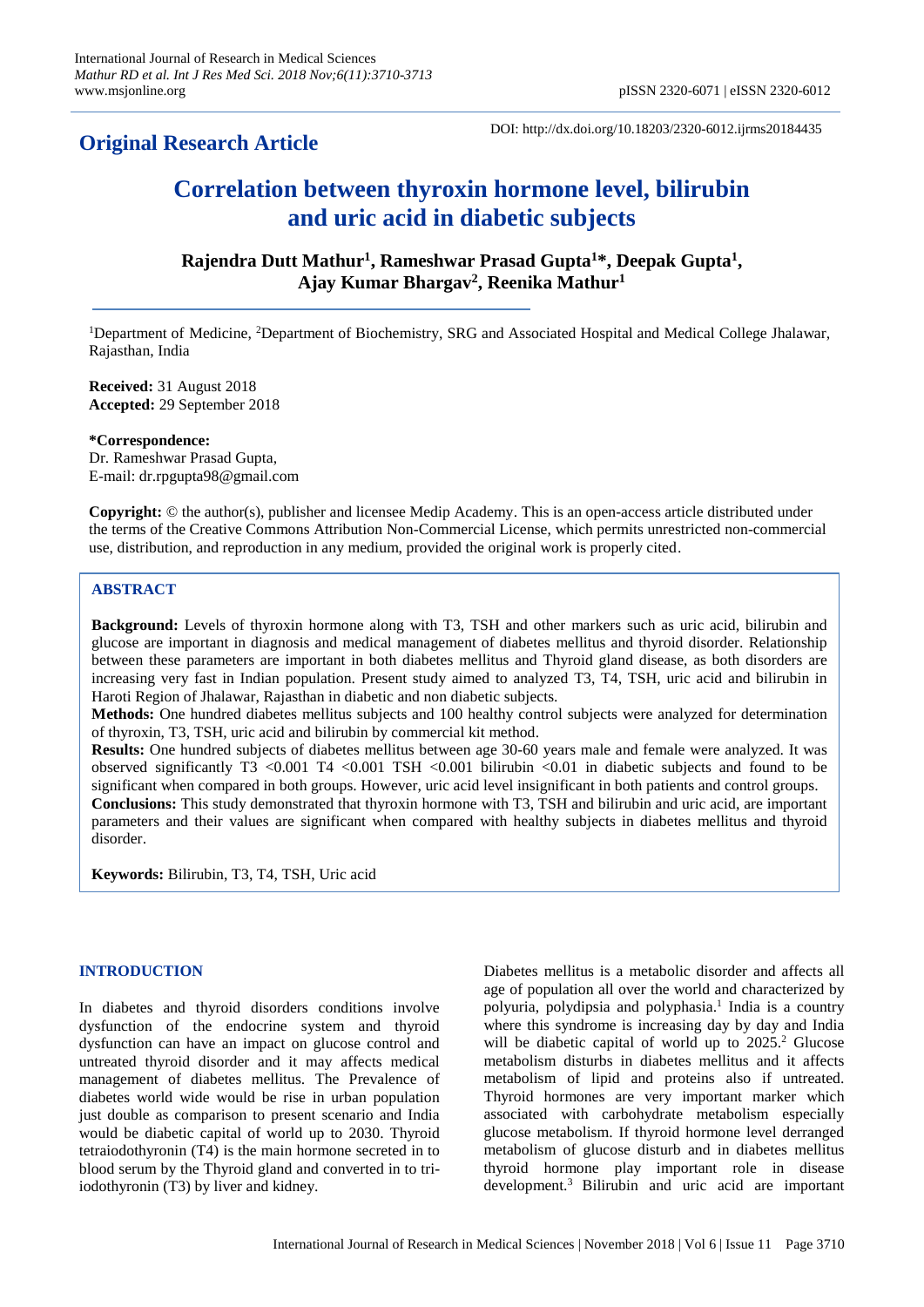biochemical parameters, function as antioxidant and bilirubin formation and transport affected by thyroid hormone. 4-6 However, insulin resistance in diabetes mellitus may be a risk factor for development as thyroid nodule. 7 Increased uric acid level associated with hypothyroidism.<sup>8</sup>

In present study, authors have estimated thyroxine hormone (T4 and T3), TSH, bilirubin and uric acid in diabetic subject and in normal healthy subject and analyzed correlation between these parameters in disease subject and control and their role in diagnosis, prognosis and medical management of diabetes mellitus as well as thyroid disorder.

### **METHODS**

Present study was conducted in department of Medicine in SRG Hospital and Jhalawar Medical College, Jhalawar (Raj.) in 100 clinically diagnosed subjects of diabetes mellitus between age 30-60 years and healthy control groups. This study was done during period between January 2017 to June 2018. Serum separated from blood of study subjects then T3, T4, TSH, bilirubin, uric acid and glucose levels were estimated.

# *Inclusion criteria*

- Male and female subject between age 30-60 years inclusive type 2 diabetes mellitus.
- Subjects must be off all oral hypoglycemic agents 24hours prior to each study dosing day off and investigational drug.
- Subjects must we willing and able to confined to the clinical research lab as per protocol of study.

#### *Exclusion criteria*

- Clinical history of presence as respiratory, Hepatic, Cardiovascular, neurological, gastrointestinal or infectious disorder capable of altering absorption, altering, elimination of drugs,
- Positive HIV serology,
- Positive hepatitis B, hepatitis C,
- Neuropsychiatric disease,
- Treatment with insulin therapy,
- Evidence as hematological disease.

T3, T4 and TSH were analyzed by Immunoturbidometric method.<sup>9</sup> Bilirubin by the method of diazotized sulfonic acid and uric acid analyzed by commercial kit method.10,11 All biochemical parameters were performed using Backman-coulter AU680, fully auto analyzer.

Statistical data were analyzed by SPSS Version 20.0. Data were demonstrated as mean ±SD and P value represents when study group compared with healthy control subjects p valve less than 0.001 was considered as statistically significant at 95% confidence intervals.

#### **RESULTS**

Among 100 patients 66% were male and 34% female and in control group it was found to be 62% and 38% respectively. The mean age of patients were 51.38 years and control groups mean age were found to be 52.50 years.

Table 1 shows the comparison of biochemical parameters among control group and patients group and it was found to be significant (glucose level, TSH, T4, T3 and bilirubin). However, uric acid level was Insignificant.

# **Table 1: Comparison of biochemical parameters in patient and control group.**

| <b>Parameters</b> | <b>Patients</b><br>$(mean \pm SD)$ | <b>Control</b>    | Р<br>value |
|-------------------|------------------------------------|-------------------|------------|
| Glucose $(mg/dl)$ | $203 \pm 14.32$                    | $81.32 \pm 4.31$  | < 0.001    |
| TSH (mIU/mL)      | $15.56 \pm 10.10$                  | $2.871 \pm 1.50$  | < 0.001    |
| $T4$ (ng/mL)      | $35.41 \pm 15.55$                  | $84.38 \pm 15.89$ | < 0.001    |
| $T3$ (ng/mL)      | $0.11 \pm 0.50$                    | $1.15 \pm 1.0$    | < 0.001    |
| Bilirubin (mg/dl) | $1.51 \pm 0.52$                    | $0.81 \pm 0.23$   | < 0.001    |
| Uric acid (mg/dl) | $5.010 \pm 2.10$                   | $4.35 + 2.97$     | >0.001     |

In present study the (mean±SD) level of glucose in diabetic patients was 203±14.32mg/dl, (mean±SD) level of TSH 15.56±10.10µIU/mL, (mean±SD) T4 35.41±15.55ng/ml, (mean±SD) T3 0.11±0.50ng/ml, (mean±SD) bilirubin 1.51±0.52mg/dl and (mean±SD) uric acid was found to be 5.010±2.10mg/dl.

The p value of glucose, TSH, T4, T3 and bilirubin of diabetes mellitus patients and healthy control group when compared it was significant with p value  $\leq 0.001$  of each parameter however p value of uric acid in both male and female was found to be significant (p>0.001) (Table 1).

However, in control group level of glucose 81.32±4.31mg/dl, TSH 2.871±1.50µIU/mL, T4 84.38±15.89ng/ml, T3 1.15±1.0ng/ml, bilirubin 0.81±0.23 mg/dl, uric acid 4.35±2.97mg/dl.

# **Table 2: Reference range of study group and control group.**

| <b>Parameters</b> |        | Range                    |  |
|-------------------|--------|--------------------------|--|
| Glucose (mg/dl)   |        | $70-110$ mg/dl (fasting) |  |
| <b>TSH</b>        |        | $0.4-4.5\mu$ IU/mL       |  |
| T <sub>4</sub>    |        | $55-127$ ng/mL           |  |
| T3                |        | $0.69 - 2.15$ ng/mL      |  |
| Bilirubin         |        | $0.2 - 1.0$ mg/dL        |  |
| Uric acid         | Male   | $3.0 - 7.0$ mg/dL        |  |
|                   | Female | $2.0 - 5$ mg/dL          |  |

Reference range of the study subjects shown in Table 2. Reference range of (patients and control) of diabetes subjects such as glucose in range 70-110mg/dl, TSH 0.4- 4.5µIU/mL, T4 55-127ng/mL, T3 0.69-2.15ng/mL,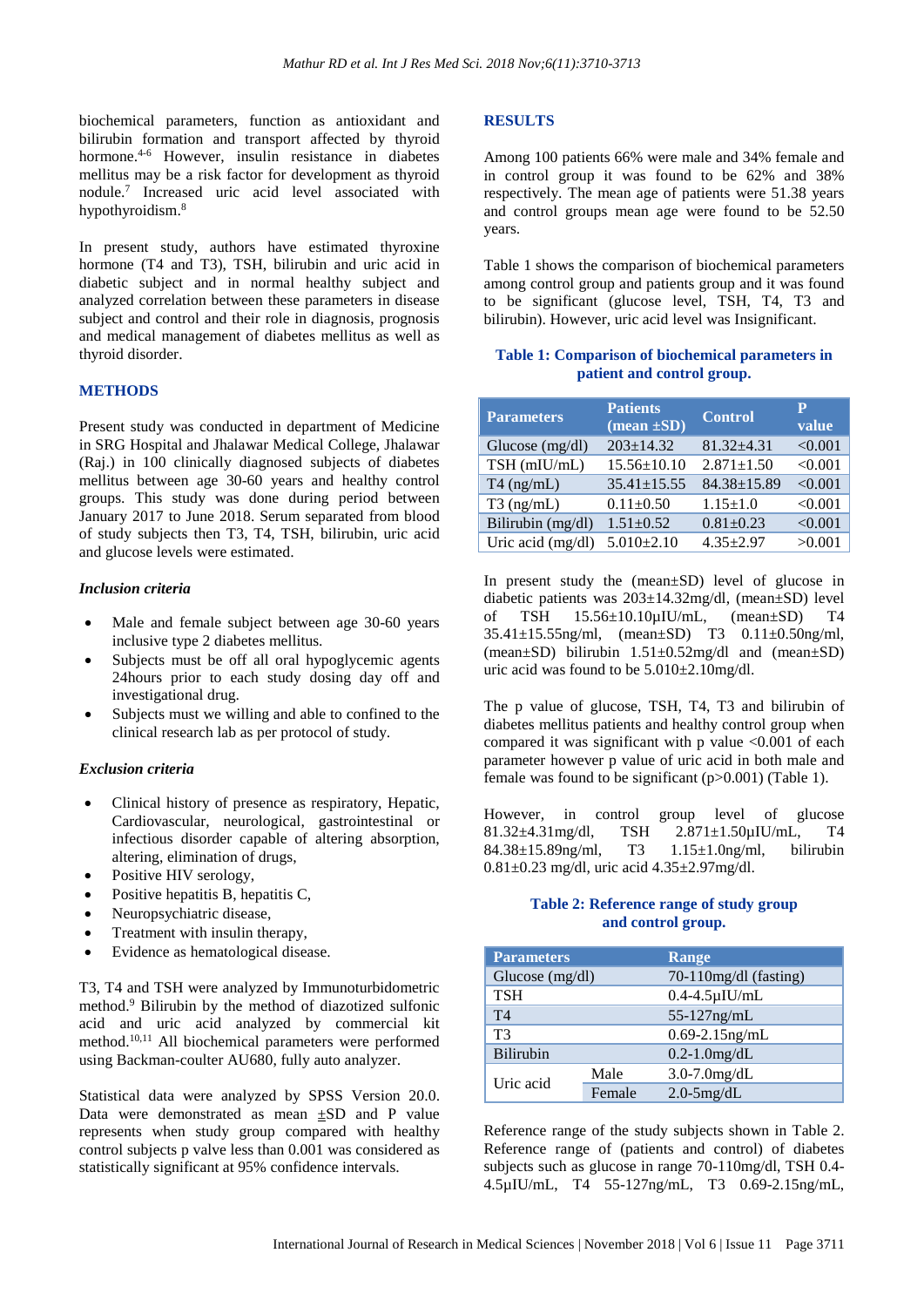bilirubin 0.2-1.0mg/dL, uric acid male 3.0-7.0mg/dL female 2.0-5mg/dL.

# **DISCUSSION**

Thyroid disease correlated with diabetes both type 1 and type 2. The Thyroid gland synthesizes and release Thyroxin (T4) and tri-iodothyronin (T3) in response to stimulation by thyroid stimulating hormone which is secreted by adenohypophysis alteration in thyroid production may be caused by disorders affecting the hypothalamus, which secrets thyrotropin releasing hormone (TRH) in response to circulating T4 and T3 levels, the pituitary gland or the thyroid gland itself, such alteration affects all body systems along with metabolic syndrome "X" diabetes mellitus.<sup>12</sup> In present study, authors determined thyroxin hormone (T4), T3, TSH, uric acid and bilirubin along with glucose in diabetic subjects. Table 1 showing level of thyroxin (T4) were found to be significantly decreased (P<0.001) as compared to control subjects and T3  $(P<0.001)$  level also lower significantly (P<0.001). These results were agreements with other workers.<sup>13,14</sup> According to Chacker L, thyroid hormone are important marker for body energy expenditure and metabolism, low thyroid hormone related with not only body mass index but also insulin sensitivity and glucose tolerance.

However, Carraris GJ reported prevalence thyroid disease in the population  $6.6\%$  with hypothyroidism.<sup>14</sup> Level of TSH in this study found to be increased significantly (P<0.001) when compared with euthyroid subjects (Table 1) which is similar to studied reported in literature.<sup>15,16</sup> Thyroid disorder and diabetes both mutually affects each other and demonstrated in literature.17,18 Increased hepatoyte plasma membrane GLUT2 (glucose transporter) which is responsible for liver glucose output and impaired carbohydrate metabolism.<sup>19</sup> However Handisurya A et al, evaluated B cell function and insulin sensivity in subclinical hypothyroidism and overt hypothyroidism before and after thyroxin (T4) replacement therapy and concluded partially ameliorate the insulin secretion improved insulin sensitivity.<sup>20</sup> Serum total bilirubin in present study significantly increased (P<0.001) compared to euthyroid subject (Table 1) bilirubin function as antioxidant properties and scavenge, peroxyl radicals.<sup>21</sup>

However, low Free T4 levels within euthyroid subjects and decreased bilirubin level in type 2 diabetes mellitus demonstrated in literature and it may enhance arteriosclerosis susceptibility in type 2 diabetes mellitus by decreasing serum bilirubin level.<sup>22</sup> Uric acid is function as antioxidants not only thyroid disorder and diabetes mellitus but also in other disease such as cancer.<sup>23</sup> In present study, uric acid level in patients of diabetes mellitus found to be insignificant when compared with non diabetic healthy subject (P>0.001) our result similar to with studied by other worker.<sup>24</sup> According to Yokogoshi Y et al, hyperuricemia and hypouricemia affects endocrine production of hormone such as thyroxin, T3 and TSH and described hyperuricemia due to decreased kidney excretion is related to hypothyroidism diabetic keto-acidosis, hyperparathyroidism diabetes insipidus and hypouricemia caused increased kidney uric acid excretion which related to hyperparathyroidism.<sup>25</sup>

However, some studies demonstrated positive correlation with metabolic syndrome but negatively correlated with diabetes.<sup>26,27</sup>

# **CONCLUSION**

Authors concluded in their study that thyroid gland hormone thyroxin (T4), T3 and TSH, bilirubin and glucose were significantly associated in diabetic subjects and well correlated with hypothyroidism and both diseases are interrelated and uric acid level found to be insignificant in Harodi reason of Jhalawar (Rajasthan).

*Funding: No funding sources*

*Conflict of interest: None declared Ethical approval: The study was approved by the Institutional Ethics Committee*

# **REFERENCES**

- 1. King H, Aubent RE, Feerman WH. Global Burdon of diabetes 1995-2025: Prevalence numerical estimates and projection. Diabetes care. 1998;21:1444-143.
- 2. Wild S. Rogeic G, Green A, Sicree R, King H. Global Prevalence of diabetes estimates for the year 2000 and projections for 2030. Diabetes care. 2004:27:1047-53.
- 3. Longo DL, Fauci AS, Kasper DL, Hauser SL, Jameson JL, Loscalzo J. In: HARRISON'S Principal of Internal Medicine 18th ed. MC Grawh Hill Publication;2012:2999-3012.
- 4. Deetman PE, Bakker SJ, Kwakernaak AJ, Navis G, Dullaart RP, PREVEND Study Group. The relationship of the anti-oxidant bilirubin with free thyroxine is modified by insulin resistance in euthyroid subjects. PloS one. 2014;9(3):e90886.
- 5. Waring SW, Webb DJ, Maxwell SR. Systemic uric acid administration increases serum antioxidant capacity in healthy volunteers. J Cardiovas Pharmacol. 2001 Sep 1;38(3):365-71.
- 6. Chatterjee MN, Shinde R. In: Textbook of Medical Biochemistry. 8th ed. Jaypee. 2012:550-551.
- 7. Tang Y, Yan T, Wang G, Chen Y, Zhu Y, Jiang Z, et al. Correlation between Insulin resistance and thyroid nodule in type 2 diabetes mellitus. Inter J Endocrinol. 2017;2017:1617458.
- 8. Satyajit K, Arindam S. Correlation of altered lipid profile, uric acid and fasting plasma glucose levels in females with hypothyroidism. Endocrinol Metab Syndr. 2017;6(275):2161-1017.